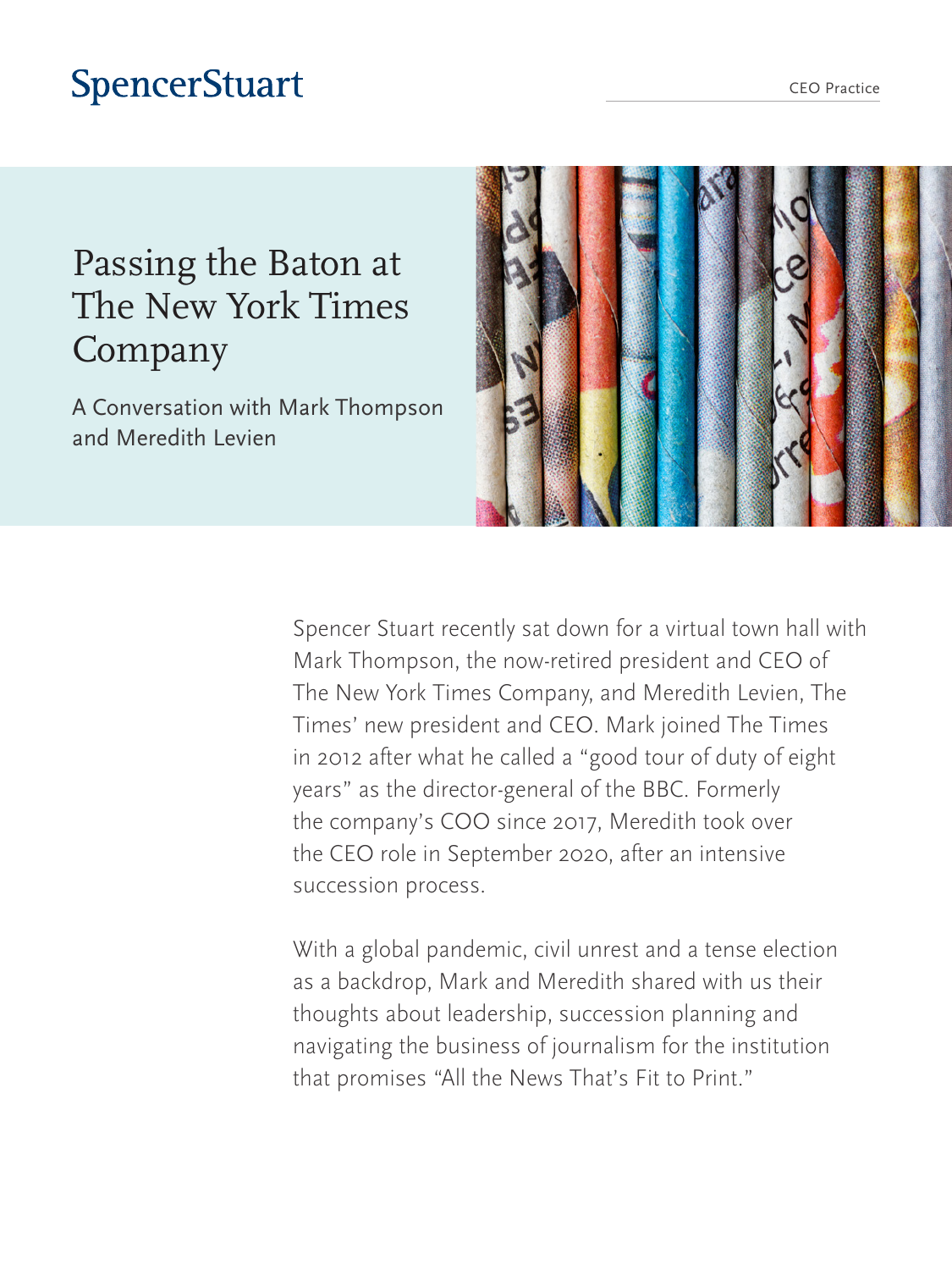### **Mark, you joined The Times in 2012, and now you're passing the baton to Meredith. Can you go back eight years and think about how you thought about your succession — if that was even a thought you had?**

**Thompson:** I think the right day for a CEO to think about their own succession planning is the day they start the job. It's not in five or seven years. Many CEOs will put this off because they can't ever imagine a world after they're gone. But if I'm a decent CEO, I don't want to just roll the dice. I should try and help make sure that we de-risk this a little bit.

**In 2015, you, Meredith and your team came up with the idea that journalism is worth paying for, implementing the strategy of offering digital subscriptions to** *New York Times* **readers. You've now surpassed seven million paid digital subscriptions (surpassing 7.8 million at the end of Q1 2021), and quintupled the market cap. Can you tell us about how that process happened, including the strategy and organizational cultural aspect?**

**Thompson:** Operating executives often hate the use of the word "politics," because it suggests bureaucratic game-playing and backstabbing. But changing an organization is a very political thing to do. When you're creating organizational changes, you need political tactics — and one tactic I learned years ago, at both the BBC and at Channel 4, is that the worst thing you can do as a leader is to come in with a clipboard and tell people they've got to change. It's much better if you can get people to tell you that they need to change — and then they come up with a plan and they sell that plan to you.

# •

**I think the right day for a CEO to think about their own succession planning is the day they start the job ... Many CEOs will put this off because they can't ever imagine a world after they're gone. But if I'm a decent CEO, I don't want to just roll the dice. I should try and help make sure that we de-risk this a little bit."**

> **MARK THOMPSON** RETIRED CEO, THE NEW YORK TIMES COMPANY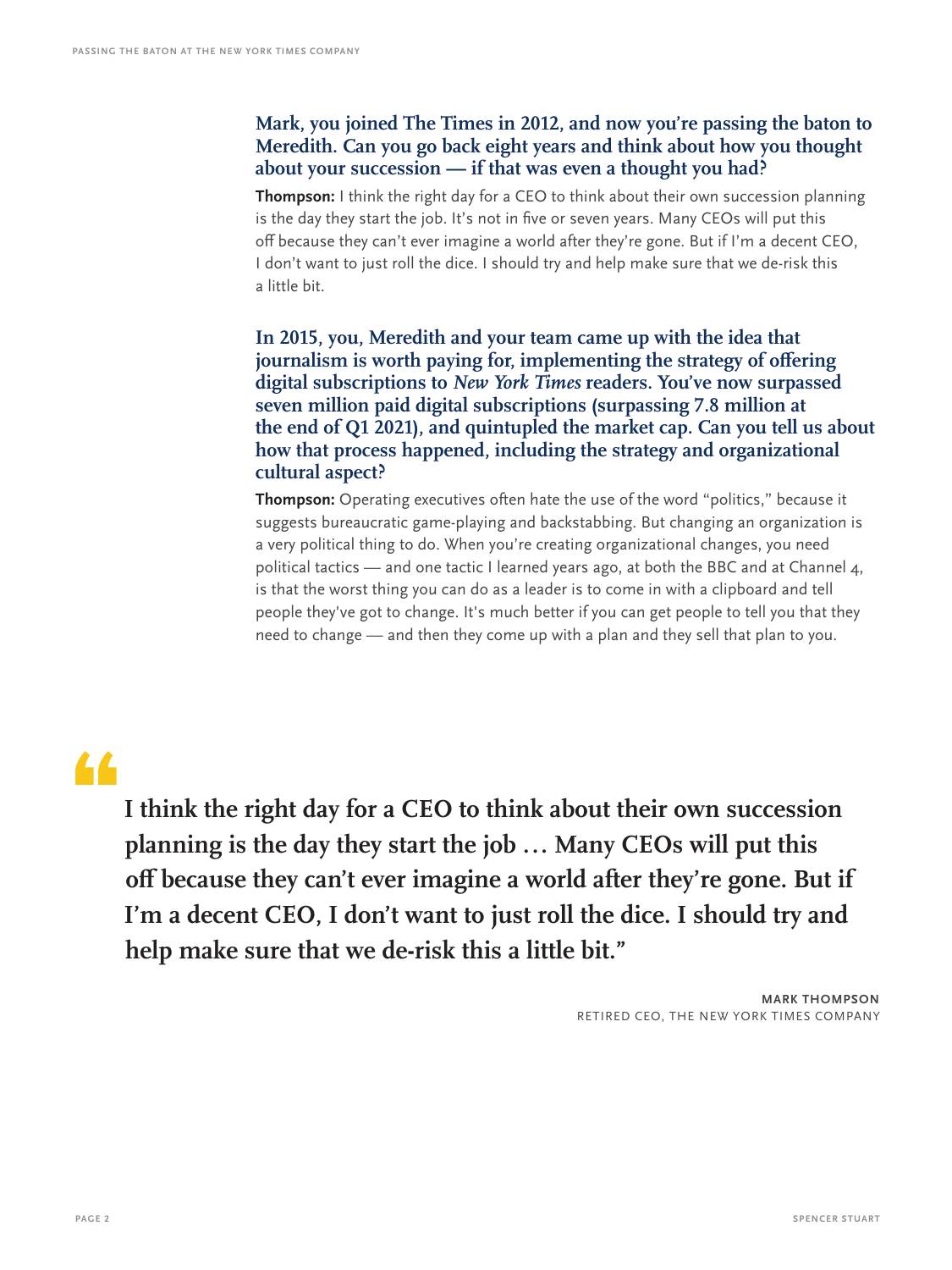

### **So how do you make that happen?**

**Thompson:** You do this by finding the people in the middle of the organization — the ambitious, edgy, confrontational and fearless ones. Maybe they are in their late 20s, 30s, 40s. You find these people and you ask them to come up with a plan for the future. The people who hate this the most are senior leaders. So you have people in the middle of the organization saying change is necessary, along with a leader who says that change is necessary — and now you have a coalition together for change. Our coalition was comprised of young people who made up our newsroom and led by A.G. Sulzberger, who is now the publisher of The New York Times Company.

### **Your coalition had all the key players in one room.**

**Thompson:** We got them in on a Friday afternoon between noon and 6 p.m. — and we came back every Friday between April and October to debate about what we should do. It created optimism inside the organization and a process of thinking more broadly and more bravely about what we could do, and we ended up with a page of six bullet points, six guiding principles — one of which was a revolutionary statement that digital subscriptions were the future of the company.

## **Meredith, has this clarifying exercise been helpful for you to have something that you believe in, that you are part of creating?**

**Levien:** Definitely. The New York Times that Mark became CEO of in 2012 was in existential crisis. I have a different set of problems. But to this day, we still have the same six bullets that Mark shared that define not just the strategy, but the execution of the strategy today. It's a really good strategy, and I'm guessing that if you check back in with me four or five years from now we're going to have the same six bullets. Our story at The Times has been investing in quality, original, independent journalism, and we've been doing that for 170 years. But how you actually monetize that has been about adaptation, change and willingness to do things completely differently.

### **Can you share with us what it was like to be an internal candidate for the CEO role?**

**Levien:** For the first year and a half in the COO job, I didn't look up and think for a second about what comes next. For me to think that I would become CEO was ridiculous at the time, and I felt that there was something really valuable about giving very senior, very ambitious people really thorny problems to solve, and then the space to do it so they're not obsessed with what happens next politically within the organization. But when we did begin the conversation, Mark showed up for me like a coach and a sponsor and someone who really wanted it to happen. He did everything he could to put me into the position to help make it happen. It just felt like the right process. It felt like the right things were being asked of me.

The whole process has left me really intent on understanding that most companies unless there is an existential crisis and more has to be changed — are better off developing people from the inside to get to these roles. The Times is a place that takes its work quite seriously, its own brand quite seriously. And that often co-presents with a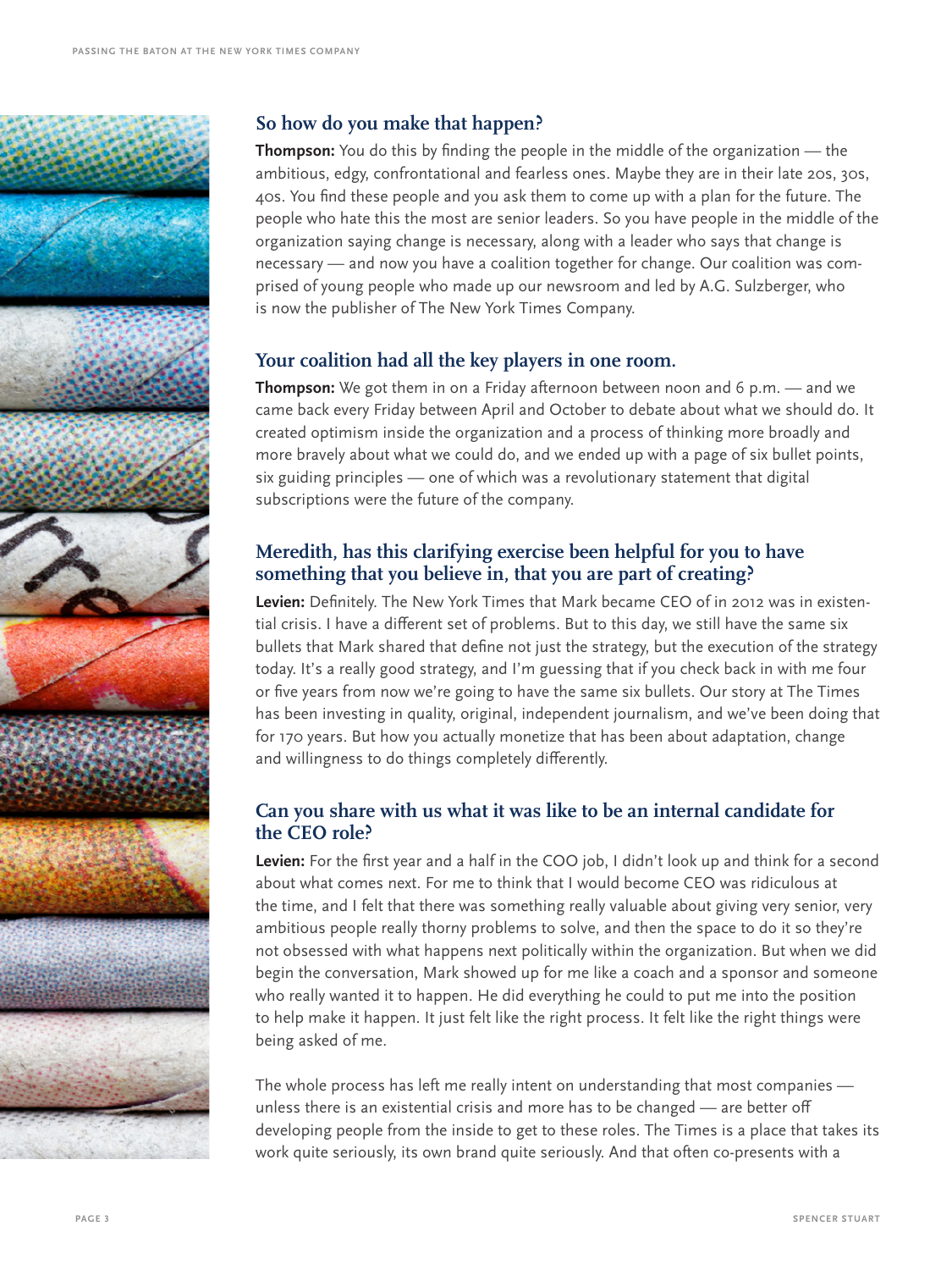belief that many of the answers are inside the building. And I would say people like Mark and I have really pushed the idea that some answers are inside, and many of the answers are still outside.

**Mark and Meredith, you've both said that you started thinking about succession planning early — not just for yourself, but for your role. Many CEOs think that talking about succession planning or initiating it is a sign of weakness and they get into a bit of an awkward relationship with the board about that. What advice would you give to those leaders about how they should think about succession planning?** 

**Thompson:** Getting on top of these things is much better for companies. It should be done in a forward-looking way. I think it is part of how you manage a company, how do you think about the company's future and how to get there. A CEO who talks confidently about this and encourages the board to think about it is in a much better position to be influential.

#### **One of the reasons why this has worked so beautifully was that when Mark was ready to pass the baton, Meredith was ready to accept it.**

**Thompson:** With every passing month, Meredith was becoming better and better known outside of The Times, with a very wide strong network of her own. I thought, very straightforwardly, if The Times doesn't make her a chief executive fairly soon, she will go and be a chief executive somewhere else. And I thought it would be so much better for The Times if they played it like a relay race, where you hand over the baton when you were still running as hard as you can. In these difficult times, continuity and momentum really matter.

# •

**Mark showed up for me like a coach and a sponsor and someone who really wanted it to happen. He did everything he could to put me into the position to help make it happen. It just felt like the right process. It felt like the right things were being asked of me."**

> **MEREDITH LEVIEN** PRESIDENT AND CEO, THE NEW YORK TIMES COMPANY

**Levien:** Mark is saying one word that I think we both felt was part of the formula for where The Times is now: momentum. It's one of the philosophies we shared. You're either winning or you're losing. In commercial terms, you're growing or you're dying. We both believe that the company has to keep getting quality independent journalism, to have a bigger footprint in the world, to be more secure in the world in more places than it is today — and to keep growing as a business. Those things are so tied up together, and given the state of the world, it's even more important today.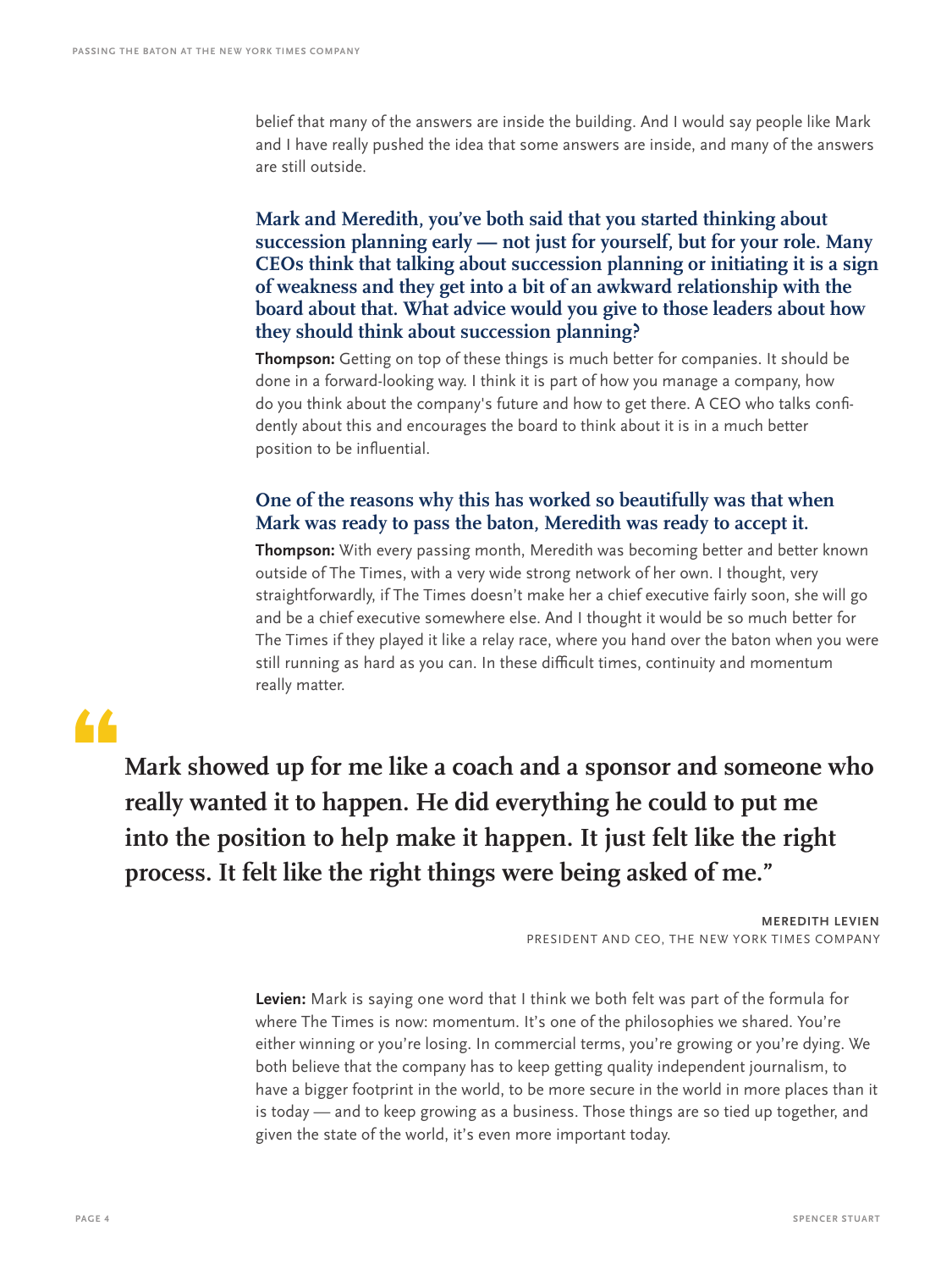#### **Meredith, you are still relatively early in the job. Where are you now?**

**Levien:** Mark literally handed off the baton to me while he was still running. I'm at full speed and I'm just intensely focused now. I hope it's a very long time before I have to directly hand it off again. But part of the formula is also taking on bigger and bigger assignments, as well as giving bigger and bigger ones to others around me.

#### **Meredith, what are your areas of focus right now, and in the next three to six months to make sure that you keep the momentum going?**

**Levien:** Those six bullets mentioned earlier still apply, and it's how we got to where we're going on our path forward. We said we would double digital revenue in five years; we got there in less than four. We put out a goal of 10 million subscriptions by 2025; we're going to get there sooner, far sooner than 2025 — we're already at 7 million. So, the very big areas of focus for me right now are the long arc of work around what is the next inflection in the business and getting the executive team and top of the newsroom aligned on the next opportunity. There are a lot of really big choices the company has to make as we determine the next place we're going. What are the routes to get there? I'm incredibly focused on what the next inflection looks like.

#### **Mark and Meredith, do you have any final words on leadership that you'd like to share with us?**

**Thompson:** Modern leadership, particularly with people below the age of 40 who have not grown up in conventional hierarchical structures, don't see the point in this interdisciplinary world. The leader is more like a catalyst than a conventional general. You're trying to provoke change. You're trying to tempt and annoy people into change — and it's almost like the most important thing is the quality of the questions you're asking rather than coming up with all the answers. I always think the answer is probably somewhere in the organization. Your job is to help the organization find it, which can be difficult. But you have to pull it out into the organization, rather than trying to push it in.

**Levien:** I think The Times — and probably every company — needs a CEO who can fly at a higher altitude to really make sense of all the things happening outside and make them relevant to how you move inside the building. The CEO is like the "context-setter-inchief," who is able to work laterally. Today everything is tech-driven and software is at the center of so much of the business value creation. But for us, it's journalism first, followed by making software. It requires collaboration and willingness to share expertise all the way up to the top of the organization. The top executive has to demand a level of collaboration that is much greater than what was needed five or 10 years ago.